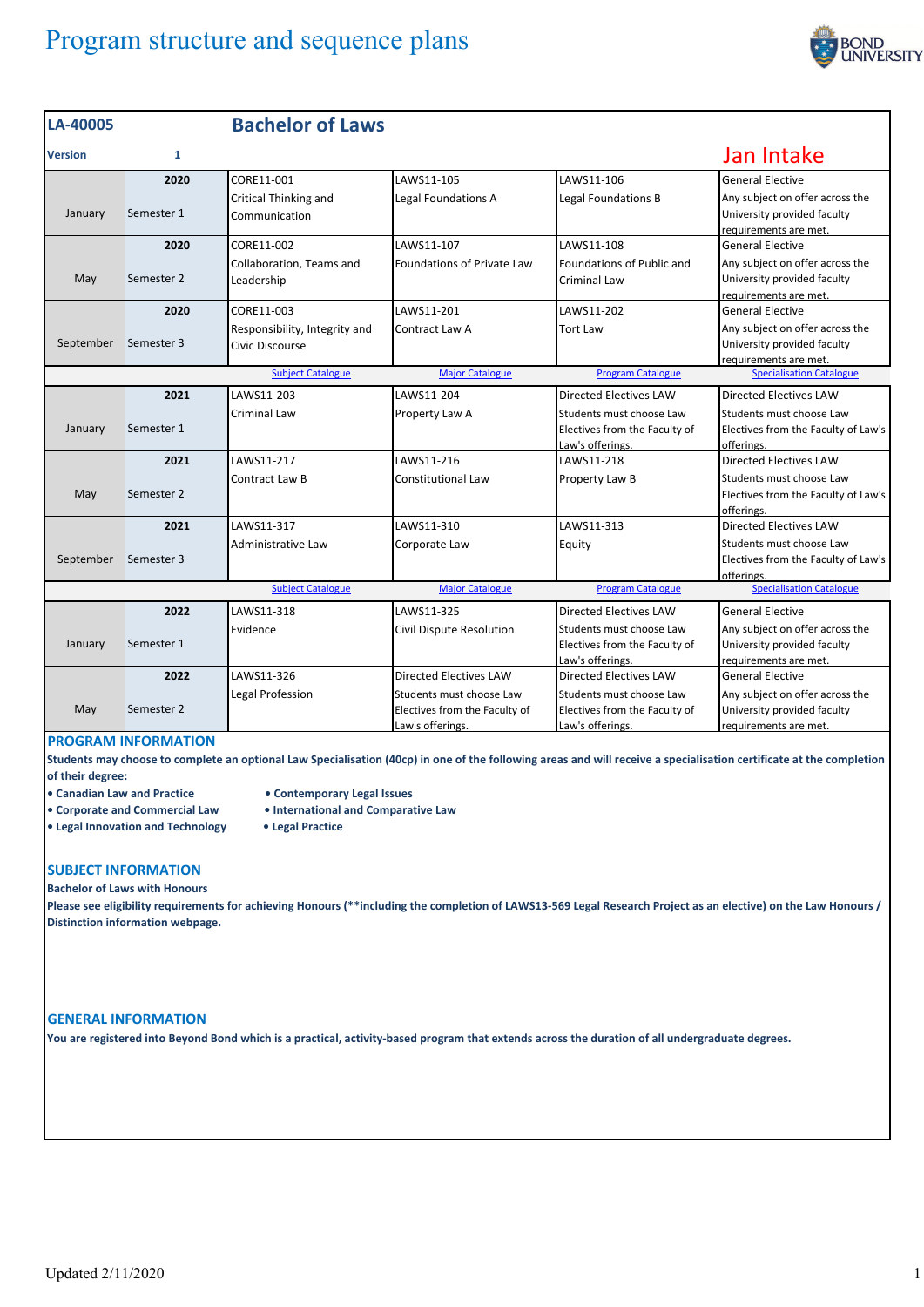# Program structure and sequence plans



| LA-40005       |              | <b>Bachelor of Laws</b>                          |                                                                               |                                                                               |                                                                                         |
|----------------|--------------|--------------------------------------------------|-------------------------------------------------------------------------------|-------------------------------------------------------------------------------|-----------------------------------------------------------------------------------------|
| <b>Version</b> | $\mathbf{1}$ |                                                  |                                                                               |                                                                               | May Intake                                                                              |
|                | 2020         | CORE11-001                                       | LAWS11-105                                                                    | LAWS11-106                                                                    | General Elective                                                                        |
| May            | Semester 1   | Critical Thinking and<br>Communication           | Legal Foundations A                                                           | <b>Legal Foundations B</b>                                                    | Any subject on offer across the<br>University provided faculty<br>requirements are met. |
|                | 2020         | CORE11-002                                       | LAWS11-107                                                                    | LAWS11-108                                                                    | <b>General Elective</b>                                                                 |
| September      | Semester 2   | Collaboration, Teams and<br>Leadership           | <b>Foundations of Private Law</b>                                             | Foundations of Public and<br><b>Criminal Law</b>                              | Any subject on offer across the<br>University provided faculty<br>requirements are met. |
|                | 2021         | CORE11-003                                       | LAWS11-201                                                                    | LAWS11-202                                                                    | General Elective                                                                        |
| January        | Semester 3   | Responsibility, Integrity and<br>Civic Discourse | Contract Law A                                                                | <b>Tort Law</b>                                                               | Any subject on offer across the<br>University provided faculty<br>requirements are met. |
|                |              | <b>Subject Catalogue</b>                         | <b>Major Catalogue</b>                                                        | <b>Program Catalogue</b>                                                      | <b>Specialisation Catalogue</b>                                                         |
|                | 2021         | LAWS11-203                                       | LAWS11-204                                                                    | <b>Directed Electives LAW</b>                                                 | <b>Directed Electives LAW</b>                                                           |
| May            | Semester 1   | Criminal Law                                     | Property Law A                                                                | Students must choose Law<br>Electives from the Faculty of<br>Law's offerings. | Students must choose Law<br>Electives from the Faculty of Law's<br>offerings.           |
|                | 2021         | LAWS11-217                                       | LAWS11-216                                                                    | LAWS11-218                                                                    | Directed Electives LAW                                                                  |
| September      | Semester 2   | Contract Law B                                   | Constitutional Law                                                            | Property Law B                                                                | Students must choose Law<br>Electives from the Faculty of Law's<br>offerings.           |
|                | 2022         | LAWS11-317                                       | LAWS11-310                                                                    | LAWS11-313                                                                    | <b>Directed Electives LAW</b>                                                           |
| January        | Semester 3   | Administrative Law                               | Corporate Law                                                                 | Equity                                                                        | Students must choose Law<br>Electives from the Faculty of Law's<br>offerings.           |
|                |              | <b>Subject Catalogue</b>                         | <b>Major Catalogue</b>                                                        | <b>Program Catalogue</b>                                                      | <b>Specialisation Catalogue</b>                                                         |
|                | 2022         | LAWS11-318                                       | LAWS11-325                                                                    | <b>Directed Electives LAW</b>                                                 | General Elective                                                                        |
| May            | Semester 1   | Evidence                                         | Civil Dispute Resolution                                                      | Students must choose Law<br>Electives from the Faculty of<br>Law's offerings. | Any subject on offer across the<br>University provided faculty<br>requirements are met. |
|                | 2022         | LAWS11-326                                       | <b>Directed Electives LAW</b>                                                 | <b>Directed Electives LAW</b>                                                 | General Elective                                                                        |
| September      | Semester 2   | Legal Profession                                 | Students must choose Law<br>Electives from the Faculty of<br>Law's offerings. | Students must choose Law<br>Electives from the Faculty of<br>Law's offerings. | Any subject on offer across the<br>University provided faculty<br>requirements are met. |

## **PROGRAM INFORMATION**

Students may choose to complete an optional Law Specialisation (40cp) in one of the following areas and will receive a specialisation certificate at the completion **of their degree:**

- 
- **• Canadian Law and Practice • Contemporary Legal Issues**
	-
- **• Corporate and Commercial Law • International and Comparative Law • Legal Innovation and Technology • Legal Practice**
	-

### **SUBJECT INFORMATION Bachelor of Laws with Honours**

Please see eligibility requirements for achieving Honours (\*\*including the completion of LAWS13-569 Legal Research Project as an elective) on the Law Honours / **Distinction information webpage.**

#### **GENERAL INFORMATION**

You are registered into Beyond Bond which is a practical, activity-based program that extends across the duration of all undergraduate degrees.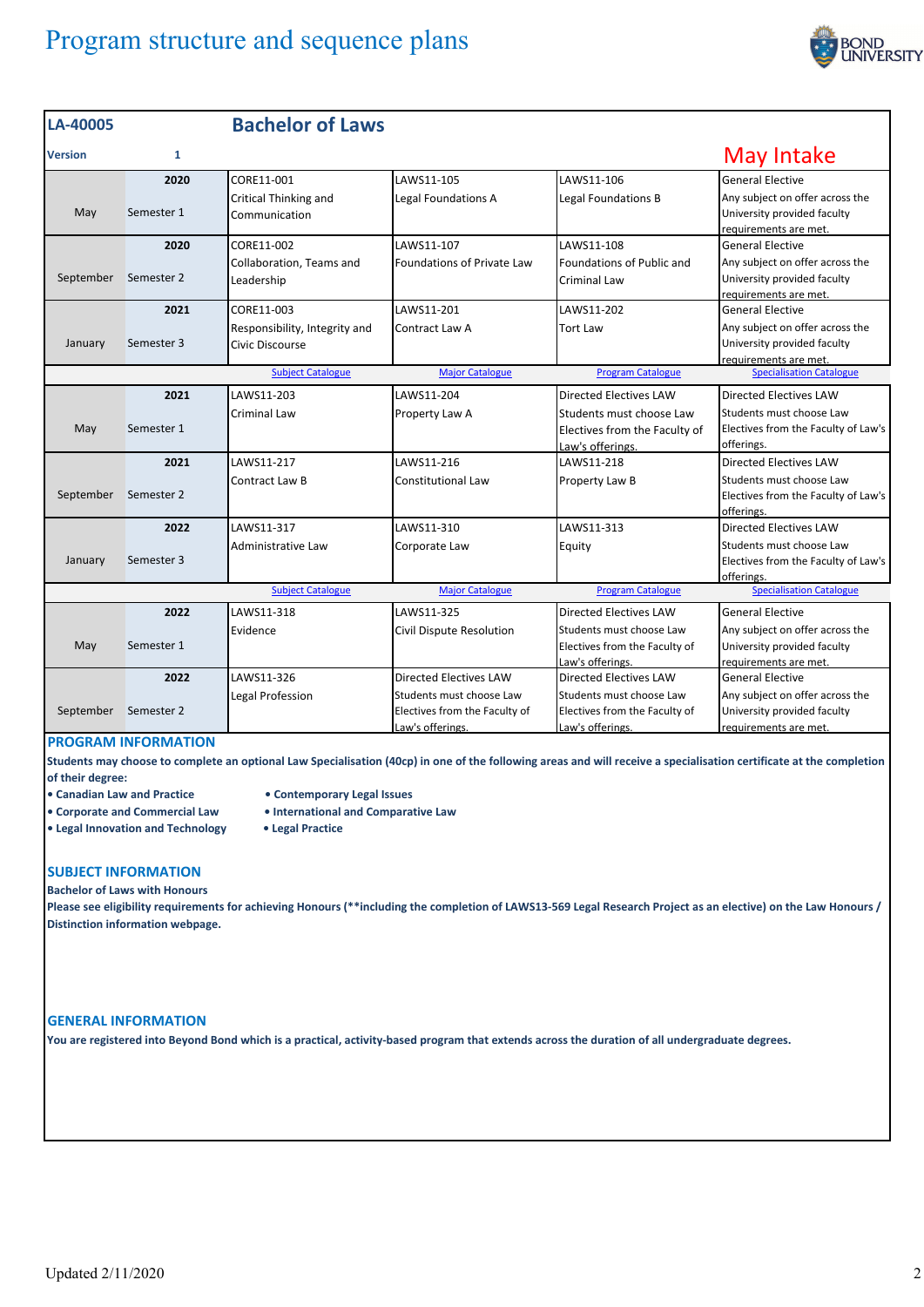# Program structure and sequence plans



| LA-40005                                                                                                          |              | <b>Bachelor of Laws</b>                          |                                                                               |                                                                               |                                                                                         |
|-------------------------------------------------------------------------------------------------------------------|--------------|--------------------------------------------------|-------------------------------------------------------------------------------|-------------------------------------------------------------------------------|-----------------------------------------------------------------------------------------|
| <b>Version</b>                                                                                                    | $\mathbf{1}$ |                                                  |                                                                               |                                                                               | Sep Intake                                                                              |
|                                                                                                                   | 2020         | CORE11-001                                       | LAWS11-105                                                                    | LAWS11-106                                                                    | <b>General Elective</b>                                                                 |
| September                                                                                                         | Semester 1   | <b>Critical Thinking and</b><br>Communication    | Legal Foundations A                                                           | Legal Foundations B                                                           | Any subject on offer across the<br>University provided faculty<br>requirements are met. |
|                                                                                                                   | 2021         | CORE11-002                                       | LAWS11-107                                                                    | LAWS11-108                                                                    | <b>General Elective</b>                                                                 |
| January                                                                                                           | Semester 2   | Collaboration, Teams and<br>Leadership           | <b>Foundations of Private Law</b>                                             | <b>Foundations of Public and</b><br>Criminal Law                              | Any subject on offer across the<br>University provided faculty<br>requirements are met. |
|                                                                                                                   | 2021         | CORE11-003                                       | LAWS11-201                                                                    | LAWS11-202                                                                    | <b>General Elective</b>                                                                 |
| May                                                                                                               | Semester 3   | Responsibility, Integrity and<br>Civic Discourse | Contract Law A                                                                | Tort Law                                                                      | Any subject on offer across the<br>University provided faculty<br>requirements are met. |
|                                                                                                                   |              | <b>Subject Catalogue</b>                         | <b>Major Catalogue</b>                                                        | <b>Program Catalogue</b>                                                      | <b>Specialisation Catalogue</b>                                                         |
|                                                                                                                   | 2021         | LAWS11-203                                       | LAWS11-204                                                                    | Directed Electives LAW                                                        | <b>Directed Electives LAW</b>                                                           |
| September                                                                                                         | Semester 1   | <b>Criminal Law</b>                              | Property Law A                                                                | Students must choose Law<br>Electives from the Faculty of<br>Law's offerings. | Students must choose Law<br>Electives from the Faculty of Law's<br>offerings.           |
|                                                                                                                   | 2022         | LAWS11-217                                       | LAWS11-216                                                                    | LAWS11-218                                                                    | <b>Directed Electives LAW</b>                                                           |
| January                                                                                                           | Semester 2   | <b>Contract Law B</b>                            | Constitutional Law                                                            | Property Law B                                                                | Students must choose Law<br>Electives from the Faculty of Law's<br>offerings.           |
|                                                                                                                   | 2022         | LAWS11-317                                       | LAWS11-310                                                                    | LAWS11-313                                                                    | <b>Directed Electives LAW</b>                                                           |
| May                                                                                                               | Semester 3   | Administrative Law                               | Corporate Law                                                                 | Equity                                                                        | Students must choose Law<br>Electives from the Faculty of Law's<br>offerings.           |
| <b>Specialisation Catalogue</b><br><b>Subject Catalogue</b><br><b>Major Catalogue</b><br><b>Program Catalogue</b> |              |                                                  |                                                                               |                                                                               |                                                                                         |
|                                                                                                                   | 2022         | LAWS11-318                                       | LAWS11-325                                                                    | Directed Electives LAW                                                        | <b>General Elective</b>                                                                 |
| September                                                                                                         | Semester 1   | Evidence                                         | Civil Dispute Resolution                                                      | Students must choose Law<br>Electives from the Faculty of<br>Law's offerings. | Any subject on offer across the<br>University provided faculty<br>requirements are met. |
|                                                                                                                   | 2023         | LAWS11-326                                       | <b>Directed Electives LAW</b>                                                 | <b>Directed Electives LAW</b>                                                 | <b>General Elective</b>                                                                 |
| January                                                                                                           | Semester 2   | Legal Profession                                 | Students must choose Law<br>Electives from the Faculty of<br>Law's offerings. | Students must choose Law<br>Electives from the Faculty of<br>Law's offerings. | Any subject on offer across the<br>University provided faculty<br>requirements are met. |

## **PROGRAM INFORMATION**

Students may choose to complete an optional Law Specialisation (40cp) in one of the following areas and will receive a specialisation certificate at the completion **of their degree:**

- 
- **• Canadian Law and Practice • Contemporary Legal Issues**
- **• Corporate and Commercial Law • International and Comparative Law**
- **• Legal Innovation and Technology • Legal Practice**
- **SUBJECT INFORMATION**

**Bachelor of Laws with Honours**

Please see eligibility requirements for achieving Honours (\*\*including the completion of LAWS13-569 Legal Research Project as an elective) on the Law Honours / **Distinction information webpage.**

#### **GENERAL INFORMATION**

You are registered into Beyond Bond which is a practical, activity-based program that extends across the duration of all undergraduate degrees.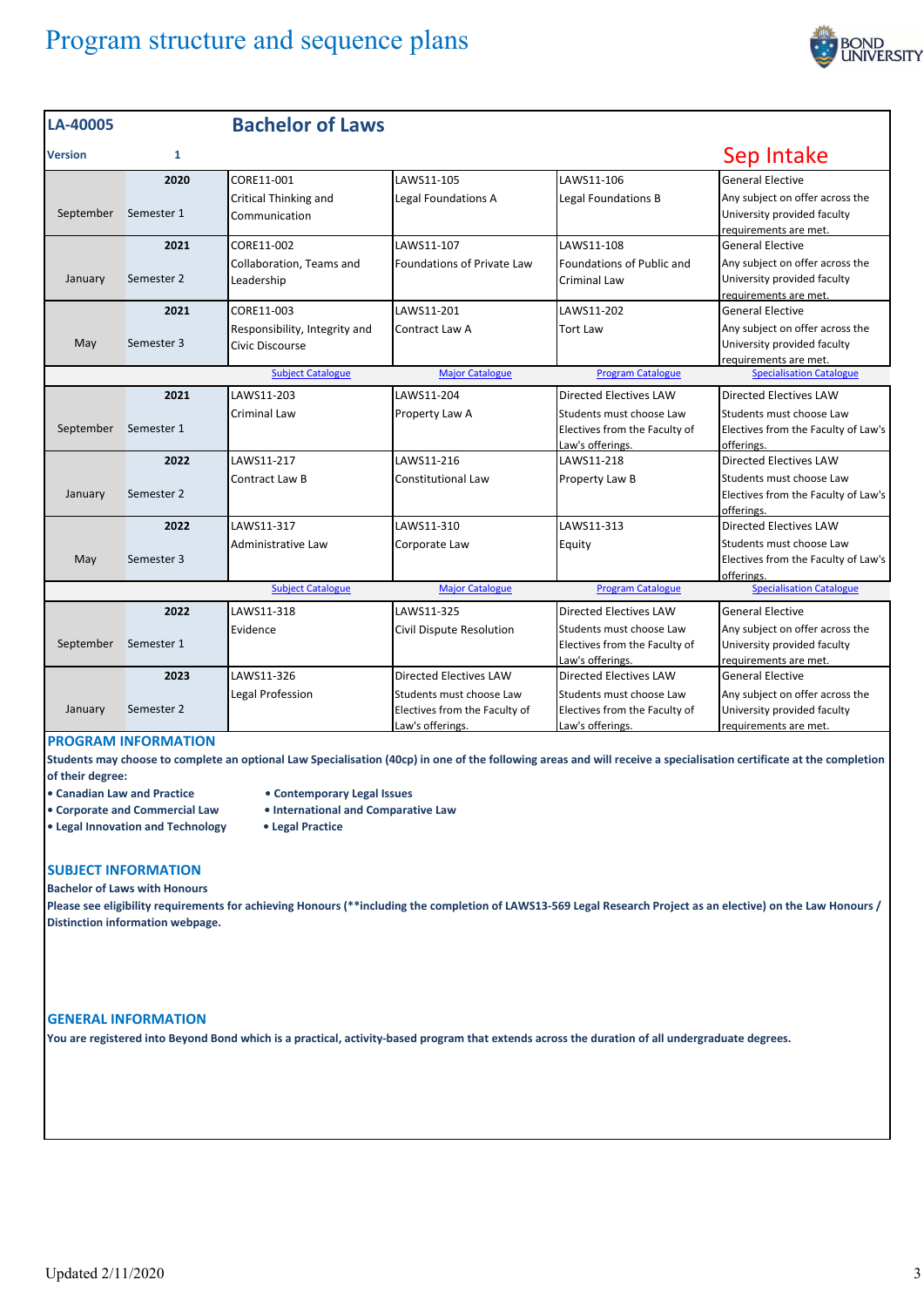

# Bachelor of Laws

**Program Sequence**

| Semester                            | <b>Subject Code</b>                     | <b>Subject</b>                                | <b>Notes</b>                                                 |
|-------------------------------------|-----------------------------------------|-----------------------------------------------|--------------------------------------------------------------|
|                                     | CORE11-001                              | <b>Critical Thinking and Communication</b>    | <b>CREDIT</b>                                                |
| <b>Advanced</b>                     | CORE11-002                              | Leadership and Team Dynamics                  | <b>CREDIT</b>                                                |
| <b>Standing</b>                     | CORE11-003                              | Responsibility, Integrity and Civic Discourse | <b>CREDIT</b>                                                |
| from the                            | <b>General Elective</b>                 | <b>Business Law</b>                           | <b>CREDIT</b>                                                |
|                                     | <b>Bond University</b> General Elective | <b>Introduction to Global Citizenship</b>     | <b>CREDIT</b>                                                |
| <b>College Diploma</b> Law Elective |                                         | Contemporary Issues in Law and Society        | <b>CREDIT</b>                                                |
| of Legal Studies LAWS11-105         |                                         | <b>Legal Foundations A</b>                    | <b>CREDIT</b>                                                |
|                                     | LAWS11-106                              | <b>Legal Foundations B</b>                    | <b>CREDIT</b>                                                |
|                                     | LAWS11-107                              | Foundations of Private Law                    |                                                              |
|                                     | LAWS11-108                              | Foundations of Public and Criminal Law        |                                                              |
| 1st                                 |                                         | <b>General Elective</b>                       | Please see List of subjects to assist students when choosing |
|                                     |                                         | <b>General Elective</b>                       | <b>Early degree General Electives</b>                        |
|                                     |                                         | Beyond Bond*                                  |                                                              |
|                                     | LAWS11-201                              | Contract Law A                                |                                                              |
| 2nd                                 | LAWS11-202                              | <b>Tort Law</b>                               |                                                              |
|                                     |                                         | <b>General Elective</b>                       |                                                              |
|                                     |                                         | <b>Law Elective</b>                           |                                                              |
|                                     | LAWS11-203                              | <b>Criminal Law</b>                           |                                                              |
| 3rd                                 | LAWS11-204                              | Property Law A                                |                                                              |
|                                     |                                         | <b>Law Elective</b>                           |                                                              |
|                                     |                                         | <b>Law Elective</b>                           |                                                              |
|                                     | LAWS11-217                              | Contract Law B                                |                                                              |
| 4th                                 | LAWS11-216                              | <b>Constitutional Law</b>                     |                                                              |
|                                     | LAWS11-218                              | Property Law B                                |                                                              |
|                                     |                                         | <b>Law Elective</b>                           |                                                              |
|                                     | LAWS11-317                              | Administrative Law                            |                                                              |
| 5th                                 | LAWS11-310                              | Corporate Law                                 |                                                              |
|                                     | LAWS11-313                              | Equity                                        |                                                              |
|                                     |                                         | <b>Law Elective</b>                           |                                                              |
|                                     | LAWS11-318                              | Evidence                                      |                                                              |
| 6th                                 | LAWS11-325                              | Civil Dispute Resolution                      |                                                              |
|                                     | LAWS11-326                              | Legal Profession                              |                                                              |
|                                     |                                         | <b>Law Elective</b>                           |                                                              |

\*Students will complete Beyond Bond during their degree. This subject is worth 0 credit points.

**Notes**

The information published in this document is correct at the time of printing.

However, all programs are subject to review and the University reserves the right to change its program offerings and subjects without notice.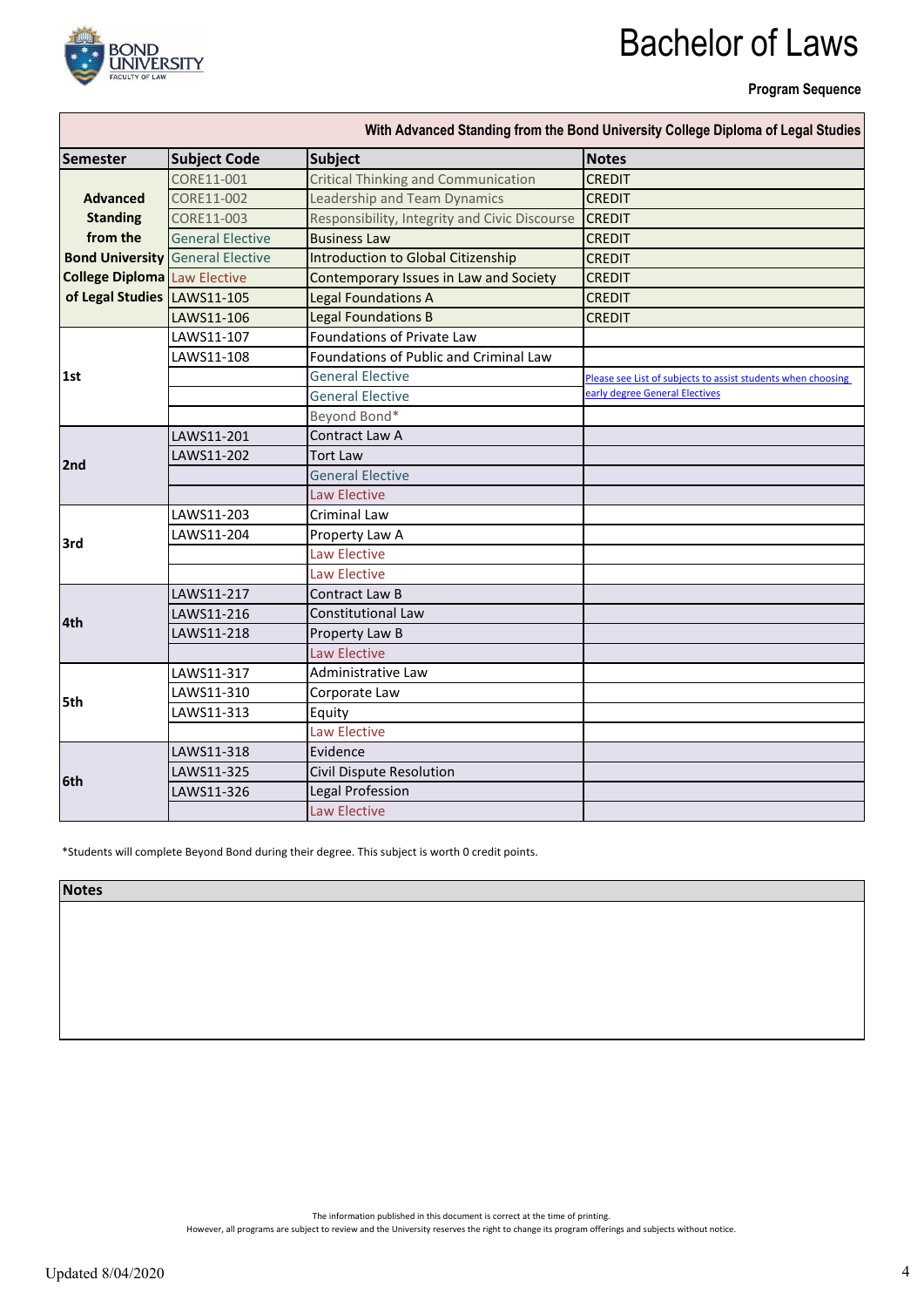

# Bachelor of Laws

**Program Sequence**

ń

| <b>Semester</b>        | <b>Subject Code</b>     | <b>Subject</b>                                | <b>Notes</b>  |
|------------------------|-------------------------|-----------------------------------------------|---------------|
| <b>Advanced</b>        | CORE11-001              | <b>Critical Thinking and Communication</b>    | <b>CREDIT</b> |
|                        | CORE11-002              | Leadership and Team Dynamics                  | <b>CREDIT</b> |
|                        | CORE11-003              | Responsibility, Integrity and Civic Discourse | <b>CREDIT</b> |
| <b>Standing</b>        | <b>General Elective</b> |                                               | <b>CREDIT</b> |
| from a                 | <b>General Elective</b> |                                               | <b>CREDIT</b> |
| <b>Bond University</b> | <b>General Elective</b> |                                               | <b>CREDIT</b> |
| <b>College Diploma</b> | <b>General Elective</b> |                                               | <b>CREDIT</b> |
|                        | <b>General Elective</b> |                                               | <b>CREDIT</b> |
|                        | LAWS11-105              | Legal Foundations A                           |               |
|                        | LAWS11-106              | Legal Foundations B                           |               |
| 1st                    | LAWS11-107              | Foundations of Private Law                    |               |
|                        | LAWS11-108              | Foundations of Public and Criminal Law        |               |
|                        |                         | Beyond Bond*                                  |               |
|                        | LAWS11-201              | Contract Law A                                |               |
| 2nd                    | LAWS11-202              | <b>Tort Law</b>                               |               |
|                        |                         | <b>Law Elective</b>                           |               |
|                        |                         | <b>Law Elective</b>                           |               |
|                        | LAWS11-203              | <b>Criminal Law</b>                           |               |
| 3rd                    | LAWS11-204              | Property Law A                                |               |
|                        |                         | <b>Law Elective</b>                           |               |
|                        |                         | Law Elective                                  |               |
|                        | LAWS11-217              | <b>Contract Law B</b>                         |               |
| 4th                    | LAWS11-216              | Constitutional Law                            |               |
|                        | LAWS11-218              | Property Law B                                |               |
|                        |                         | <b>Law Elective</b>                           |               |
|                        | LAWS11-317              | Administrative Law                            |               |
| 5th                    | LAWS11-310              | Corporate Law                                 |               |
|                        | LAWS11-313              | Equity                                        |               |
|                        |                         | <b>Law Elective</b>                           |               |
|                        | LAWS11-318              | Evidence                                      |               |
| 6th                    | LAWS11-325              | Civil Dispute Resolution                      |               |
|                        | LAWS11-326              | Legal Profession                              |               |
|                        |                         | <b>Law Elective</b>                           |               |

\*Students will complete Beyond Bond during their degree. This subject is worth 0 credit points.

**Notes**

The information published in this document is correct at the time of printing.

However, all programs are subject to review and the University reserves the right to change its program offerings and subjects without notice.